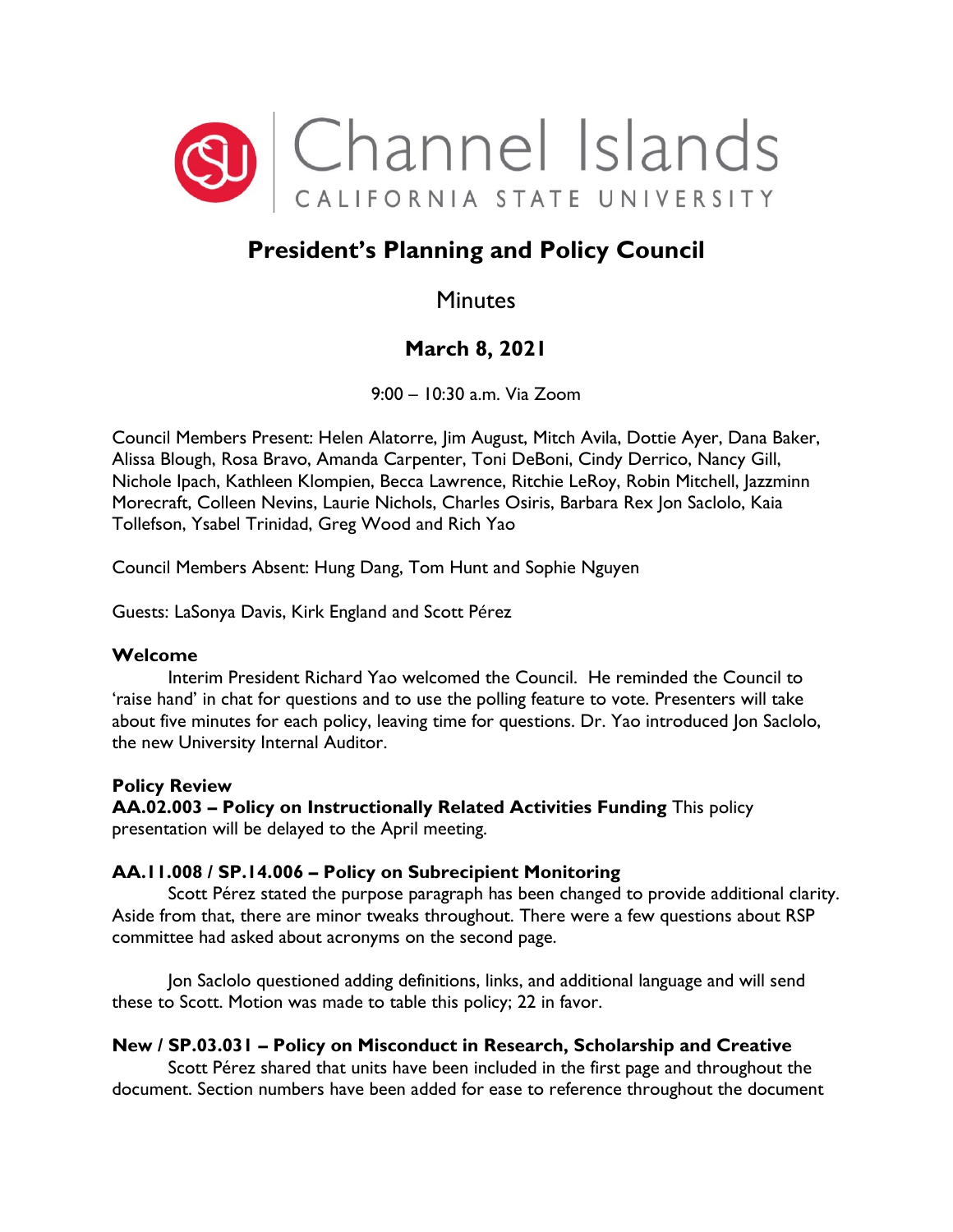as well as additional definitions. In section II, there is additional text on what campus leadership will be doing should an allegation be raised. Per Jon's suggestions, clarifying details were added throughout the document.

Ysabel Trinidad mentioned the page numbers need to be fixed. Robin Mitchell asked if Section VI B goes far enough in terms of what University would do. Scott stated the language is pretty much word for word from federal regulation. We would use the full text of the regulation if we were to carry out inquiry or allegation. This policy is trying to encapsulate the 70-page regulation.

Motion was made to approve the policy; 21 in favor, 1 abstained. Policy passed and will be sent to Academic Senate for review.

#### **CM.03.002 – Policy on Global Emails**

Nancy Gill presented the first reading indicating that it now specific to employees and tenants. This policy should communicate important and/or urgent information in a timely manner. Accountability has been changed to Senior Executive Director of University Communication and Vice President of University Advancement. Text has been edited to include residential tenants, Conferences & Events and University Auxiliary Services. Noting changes to include announcements from Title IX, Enrollment, Public Safety, Library, power outages for longer than 60 mins, surveys from President or Vice Presidents, information from University News Center, open forums for Cabinet or AVP positions and from HR to include open enrollment of benefits.

Mitch Avila asked if all emails would be sent to tenants. Nancy responded that tenants, including Tortillas and Copy Center, will receive them. Mitch also asked about events from individual departments (e.g., a dance event). Nancy said divisions are encouraged to send event notices to their employees and events could be added to the News Center which is sent out weekly to campus. Nichole Ipach warned about being careful about oversaturation of emails; they should be very specific and focused. Nancy added that they are trying to be fair to all areas across campus. Dottie Ayer suggested item #2 might be a work around (allows Provosts and VPs to send emails to their discretion).

Colleen Nevin asked about the outages greater than 60 minutes, perhaps change to 30 minutes? Nancy had discussed with both facilities and ITS; Ysabel suggested another consult with facilities.

Helen Alatorre mentioned notices of phishing emails and outages are communicated before 60 minutes.

Greg Wood asked if University Glen would be notified if there are safety issues. Nancy confirmed that they will get emergency notifications as well.

This to policy will be brought back in April.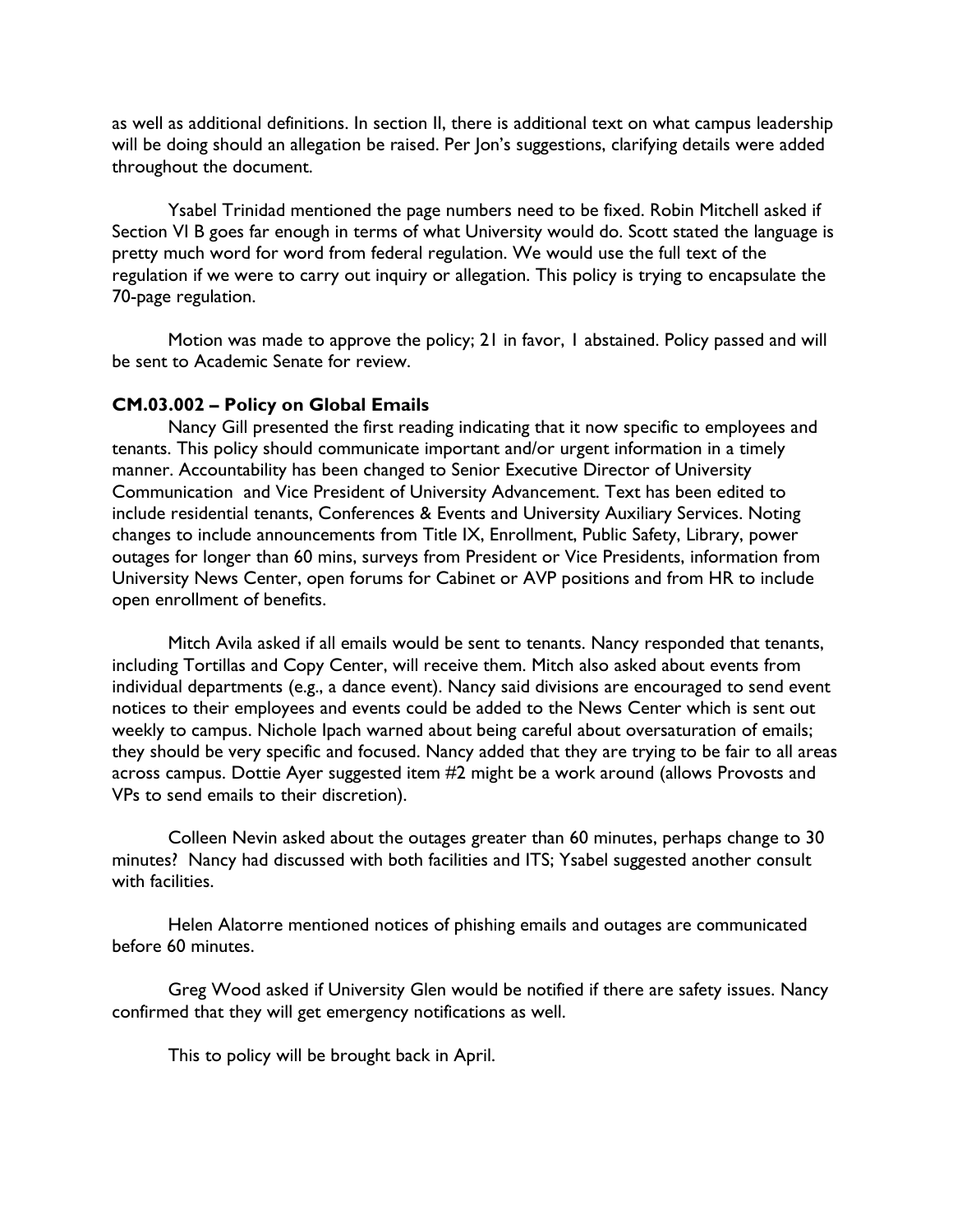#### **New – Policy on Youth on Campus**

Laurie Nichols presented this new policy that came from a systemwide audit. The draft CSU Channel Islands Managing Risk in Youth Programs Resource Guide is based on CO draft resource guide, tailored to our campus. It includes information from the bulleted list; all of these things are happening currently, but separately, through different departments. This policy is to streamline efforts.

Kathleen Klompien asked why corporal punishment needs a modifier. Laurie will look into this. Mitch asked who will make sure the resource guide is up to date, Laurie stated that Risk Management would be added. Jon is concerned over who is responsible for overseeing policies are updated based on new changes from the CO. Laurie clarified that this is done by Risk Management.

Jon also asked about the Youth Protection Program Guide. Laurie confirmed that it was an attachment to the Policy on Youth on Campus.

Cindy Derrico asked how conference groups are handled and how is this policy is related to CAMRA. Laurie said that this policy is directly related to youth under 18 years old from off campus that some to campus for programs; matriculated students would fall under the campus policy.

Alissa Blough asked if the resource guide will be made available when policy is approved. Laurie confirmed it will be at the second reading.

Jon inquired about registration and if there were lists of programs being track. Laurie stated that this exists currently under C&E and this is the intent to bring it to one place for inventory tracking.

#### **Updates**

Kaia Tollefson and LaSonya Davis presented the Inclusive Excellence Action Plan (IEAP). Several brown bag events are being planned for the campus to encourage discussions. Kaia said this is not new work; IEAP work is being done and there are opportunities for Strategic Initiatives to be implemented throughout.

Work is being done to make the charts easier to read for all users to account for color-coding on the [Google doc.](https://drive.google.com/drive/folders/1lnxpg2flq-LKnra-sPv0wjVUUbQbeDLa) LaSonya added that this is a digestible and actionable plan, bringing together all the work that has already been done across campus.

Rich stressed Cabinet is included for accountability and will champion each of the six areas of concentration. This is a campus-wide effort and will include those who may not yet be involved in an initiative like this; teams are currently being finalized. The first step is to assess what is currently being done across campus. We are working to include the feedback as it comes from the campus.